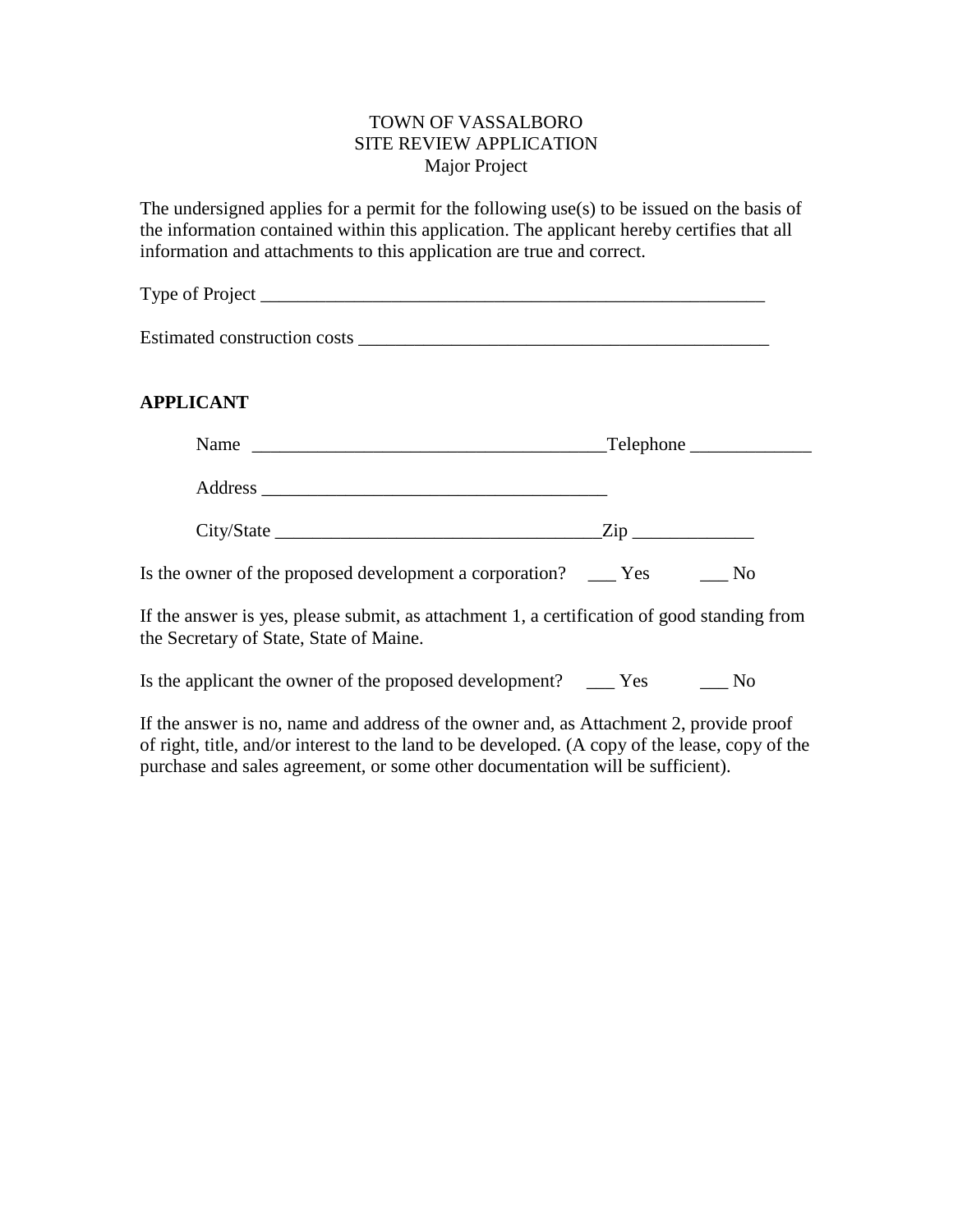# **LOCATION OF THE PROPERTY**

Map \_\_\_\_\_ Lot \_\_\_\_\_

Submit, as Attachment 3, a copy of a USGS topographic map upon which is marked the location of the parcel to be developed.

Submit, as Attachment 4, a medium density soils map of the development area. A copy of the map is available in the Town Office.

Is the property part of a subdivision? \_\_\_\_\_ Yes \_\_\_\_\_\_ No

Is any part of the development site within 250 feet of any rivers, streams, water courses, ponds, and/or lakes? \_\_\_ Yes \_\_\_ No

What roads provide access to the lot?

Number Route \_\_\_\_\_\_\_\_\_\_\_\_\_\_\_\_\_\_\_\_\_\_\_\_\_\_\_\_\_\_

| Camp Road |  |  |  |
|-----------|--|--|--|
|           |  |  |  |

| <b>Subdivision Road</b> |  |
|-------------------------|--|
|                         |  |

Logging Road \_\_\_\_\_\_\_\_\_\_\_\_\_\_\_\_\_\_\_\_\_\_\_\_\_\_\_\_\_\_

Names of abutting landowners:

Submit, as Attachment 5, a list of names, addresses and identifying lot numbers of all abutters. This information is available in the Town Office.

Have the abutting landowners been notified that a Site Review application has been filed?  $\_\_$  Yes  $\_\_$  No

Submit, as Attachment 6, a copy of the letter notifying the landowners and the green return receipt requested cards.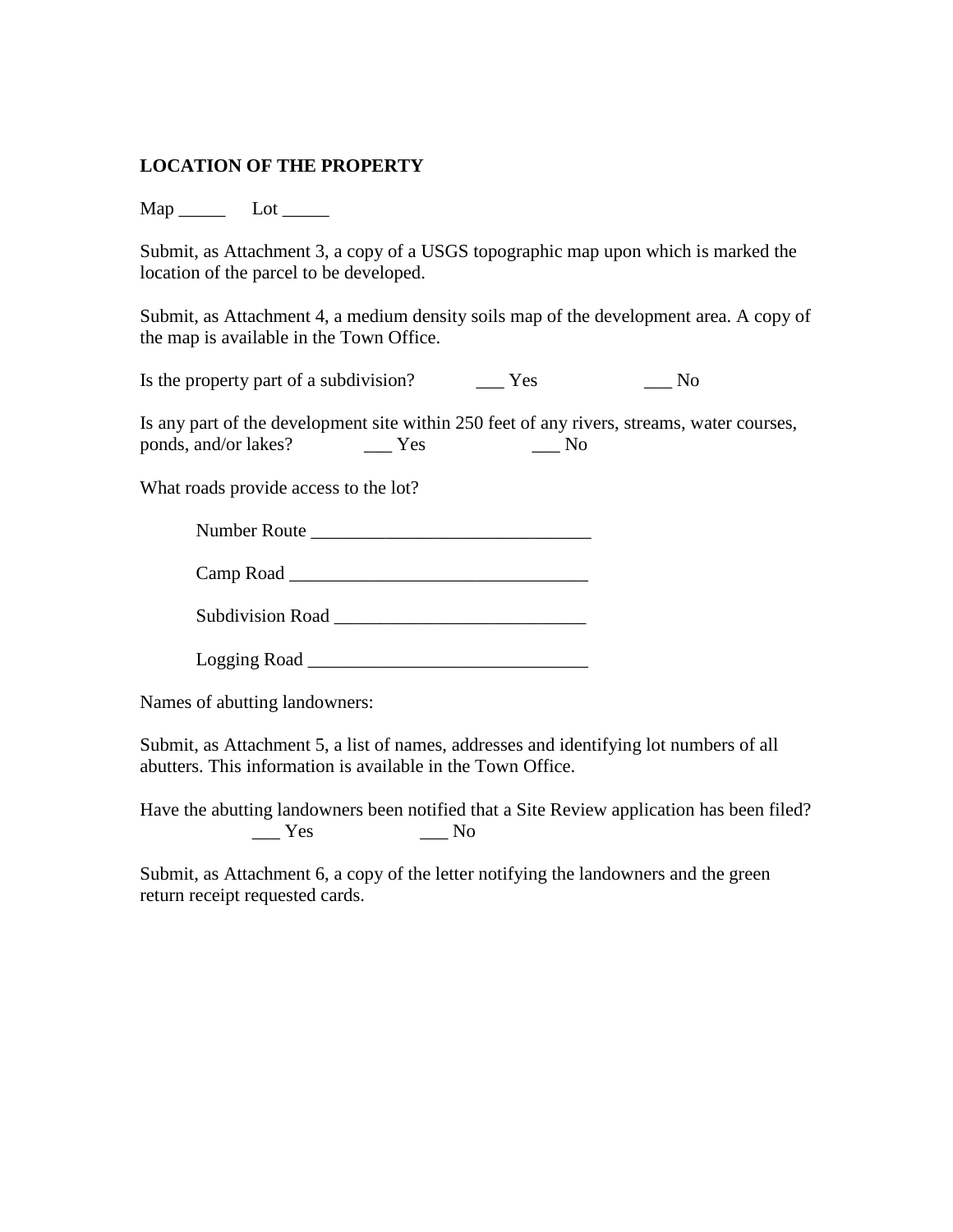## **DEVELOPMENT LOT INFORMATION**

Size of lot \_\_\_\_\_\_\_\_ acres

Give the size in square feet if less than two (2) acres \_\_\_\_\_\_\_\_\_

Road frontage \_\_\_\_\_\_\_\_\_\_\_\_\_

Shore frontage (if applicable)

Total area to be developed \_\_\_\_\_\_\_\_\_\_\_\_ square feet/acres.

Give the size in square feet if less than two  $(2)$  acres.

Describe the current use of the property.

Submit, as Attachment 7, a scale drawing that shows the area within 300 feet of the proposed development **as it currently exists**. The drawing should be drawn to a scale of not less than one (1) inch equals fifty (50) feet ( $1" = 50'$ ) and show the following:

| <sub>property</sub> lines                                         | existing structures                                               |  |  |  |
|-------------------------------------------------------------------|-------------------------------------------------------------------|--|--|--|
| existing sewerage disposal facilities                             |                                                                   |  |  |  |
|                                                                   | existing utility lines existing wet areas (swamps, bogs, marshes) |  |  |  |
| <u>existing</u> wells                                             | _____ existing roads                                              |  |  |  |
| <u>__</u> existing driveways                                      | rivers                                                            |  |  |  |
| streams                                                           | ponds and lakes                                                   |  |  |  |
| ___ wooded and open (field) areas                                 |                                                                   |  |  |  |
| ___ steep slopes (show direction)                                 |                                                                   |  |  |  |
| ___ any existing easements                                        |                                                                   |  |  |  |
|                                                                   | __ existing right-of-ways ____ map and lot from town tax maps     |  |  |  |
| contours at intervals of not more than ten (10) feet              |                                                                   |  |  |  |
|                                                                   | scale and north arrow _______ name and address of property owner  |  |  |  |
| dimensions of existing features and distances from property lines |                                                                   |  |  |  |
| location of existing natural features                             |                                                                   |  |  |  |
| (water courses, marshes, rock outcroppings, stands of trees)      |                                                                   |  |  |  |
| ___ location and size of existing water/sewer mains               |                                                                   |  |  |  |
| location and size of existing culverts, storm drains              |                                                                   |  |  |  |
|                                                                   |                                                                   |  |  |  |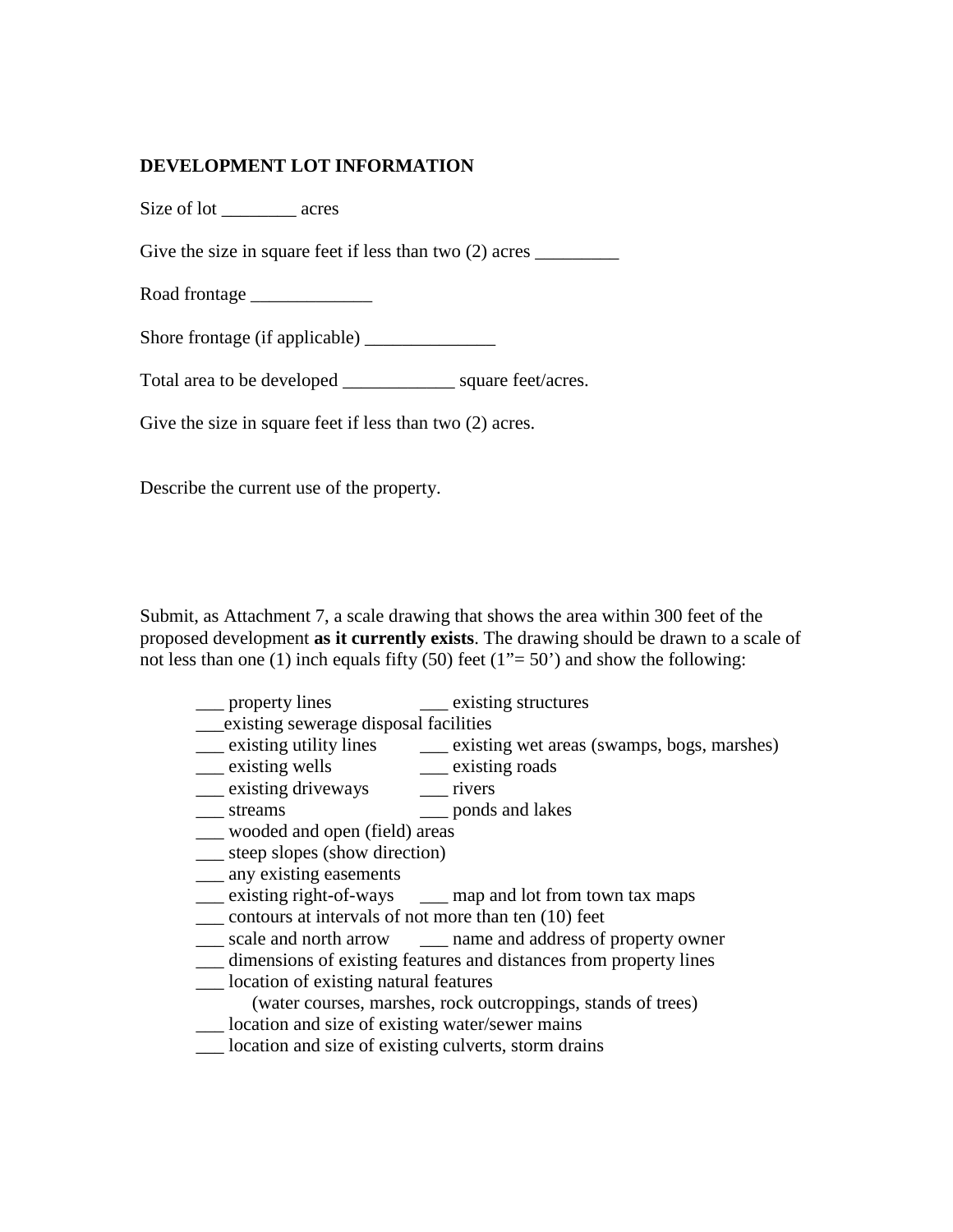# **DEVELOPMENT INFORMATION**

In a separate narrative, provide a detailed description of the work to be conducted at the site. The following statistical information should be included in the narrative and listed here for easy reference.

|                              | Are any new buildings proposed for the lot? ________ Yes                                                                  |                                                                                                                                                                                                                                                                                                                                                                                                                                                                                  | $\overline{\phantom{0}}$ No                                                           |
|------------------------------|---------------------------------------------------------------------------------------------------------------------------|----------------------------------------------------------------------------------------------------------------------------------------------------------------------------------------------------------------------------------------------------------------------------------------------------------------------------------------------------------------------------------------------------------------------------------------------------------------------------------|---------------------------------------------------------------------------------------|
|                              |                                                                                                                           |                                                                                                                                                                                                                                                                                                                                                                                                                                                                                  |                                                                                       |
|                              | Distance building(s) will be set back from the access road.                                                               |                                                                                                                                                                                                                                                                                                                                                                                                                                                                                  |                                                                                       |
|                              | Distance buildings(s) will be set back from any water body _____________________                                          |                                                                                                                                                                                                                                                                                                                                                                                                                                                                                  |                                                                                       |
| Dimensions of building $(s)$ |                                                                                                                           |                                                                                                                                                                                                                                                                                                                                                                                                                                                                                  |                                                                                       |
|                              | Building $#1$                                                                                                             | Building $#2$ Building $#3$                                                                                                                                                                                                                                                                                                                                                                                                                                                      |                                                                                       |
| Length                       |                                                                                                                           |                                                                                                                                                                                                                                                                                                                                                                                                                                                                                  |                                                                                       |
| Width                        |                                                                                                                           |                                                                                                                                                                                                                                                                                                                                                                                                                                                                                  |                                                                                       |
| Height                       | $\overline{\phantom{a}}$                                                                                                  | $\begin{tabular}{lllllllllllll} \multicolumn{3}{l}{} & \multicolumn{3}{l}{} & \multicolumn{3}{l}{} & \multicolumn{3}{l}{} & \multicolumn{3}{l}{} & \multicolumn{3}{l}{} & \multicolumn{3}{l}{} & \multicolumn{3}{l}{} & \multicolumn{3}{l}{} & \multicolumn{3}{l}{} & \multicolumn{3}{l}{} & \multicolumn{3}{l}{} & \multicolumn{3}{l}{} & \multicolumn{3}{l}{} & \multicolumn{3}{l}{} & \multicolumn{3}{l}{} & \multicolumn{3}{l}{} & \multicolumn{3}{l}{} & \multicolumn{3}{l$ |                                                                                       |
| Type                         |                                                                                                                           |                                                                                                                                                                                                                                                                                                                                                                                                                                                                                  |                                                                                       |
|                              | Type of foundation (check one)<br>___ frost walls ____ posts ____ other (explain)                                         |                                                                                                                                                                                                                                                                                                                                                                                                                                                                                  |                                                                                       |
|                              |                                                                                                                           |                                                                                                                                                                                                                                                                                                                                                                                                                                                                                  | Are any signs to be erected? ______ Yes ____________ No Lighted? _____Yes ________ No |
|                              | If yes, give dimensions, colors and location                                                                              |                                                                                                                                                                                                                                                                                                                                                                                                                                                                                  |                                                                                       |
|                              |                                                                                                                           |                                                                                                                                                                                                                                                                                                                                                                                                                                                                                  |                                                                                       |
|                              | Describe any type of outdoor lighting to be used.                                                                         |                                                                                                                                                                                                                                                                                                                                                                                                                                                                                  |                                                                                       |
|                              | Are any new roads and/or parking areas to be constructed? ___ Yes ______ No<br>If yes, provide the following information: |                                                                                                                                                                                                                                                                                                                                                                                                                                                                                  |                                                                                       |
|                              | Length _______________ right-of-way width ________                                                                        |                                                                                                                                                                                                                                                                                                                                                                                                                                                                                  |                                                                                       |
|                              | Travel width ______________ number of culverts __________                                                                 |                                                                                                                                                                                                                                                                                                                                                                                                                                                                                  |                                                                                       |
|                              |                                                                                                                           |                                                                                                                                                                                                                                                                                                                                                                                                                                                                                  |                                                                                       |
|                              | Who will be responsible for continued road maintenance of all roads within the                                            |                                                                                                                                                                                                                                                                                                                                                                                                                                                                                  |                                                                                       |
|                              |                                                                                                                           |                                                                                                                                                                                                                                                                                                                                                                                                                                                                                  |                                                                                       |
|                              | Parking and/or other areas to be stripped or graded and not revegetated                                                   |                                                                                                                                                                                                                                                                                                                                                                                                                                                                                  |                                                                                       |
|                              | $Yes$ No                                                                                                                  |                                                                                                                                                                                                                                                                                                                                                                                                                                                                                  |                                                                                       |
|                              | If answer is yes, total area not to be revegetated _____________________________                                          |                                                                                                                                                                                                                                                                                                                                                                                                                                                                                  |                                                                                       |
|                              | Dimensions of the parking and/or other area                                                                               |                                                                                                                                                                                                                                                                                                                                                                                                                                                                                  |                                                                                       |

Submit, as Attachment 8, a drainage and soil stabilization-revegetation plan. The plan should include any stabilization measures (rip rap, sodding, buffer strip plantings), culvert locations and sizes, and other drainage control measures (ditches, water bars)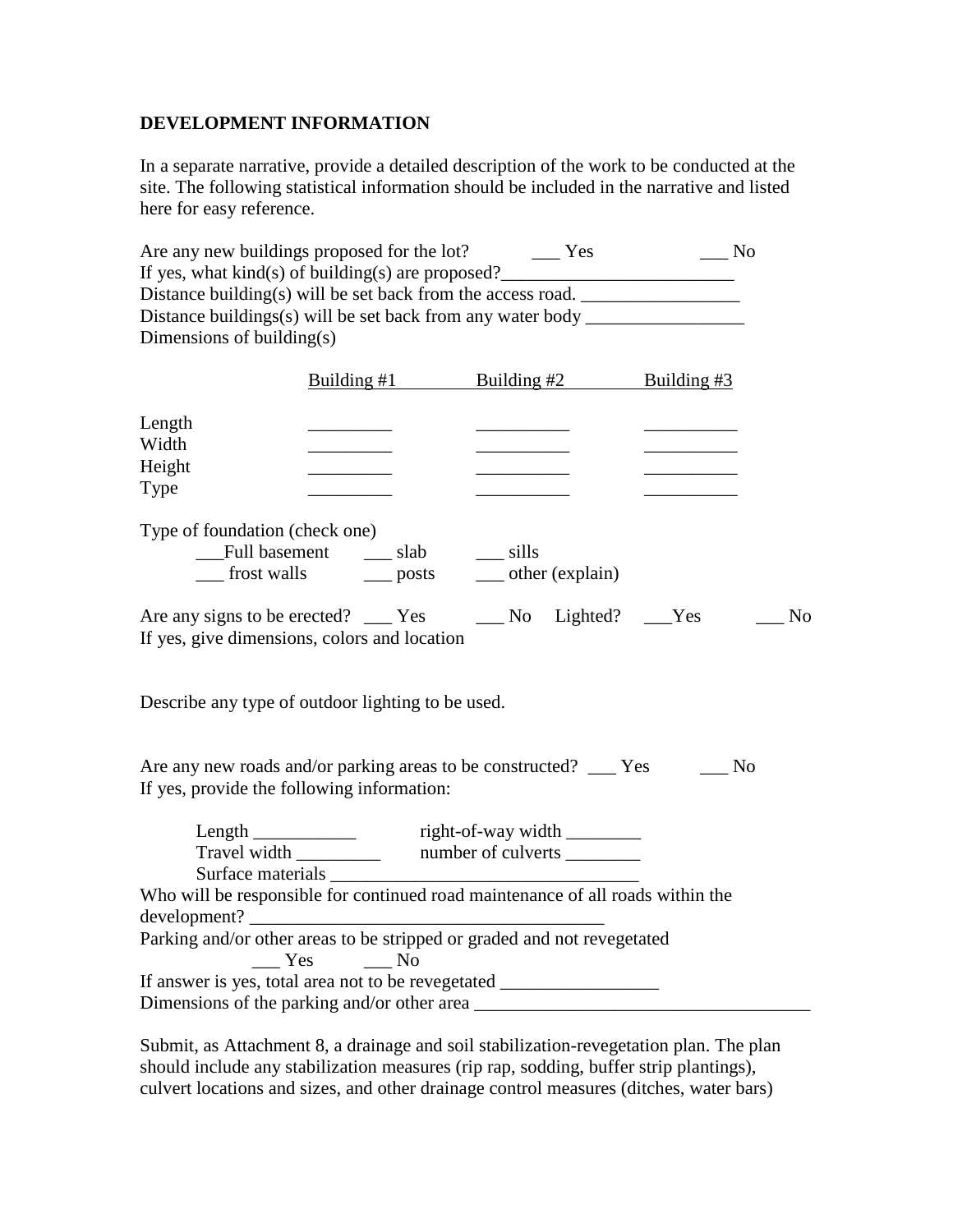### **DEVELOPMENT SITE PLAN**

Submit, as Attachment 9, a scale drawing of the area after the development has been completed. The plan should be drawn to the same scale as Attachment 7 (no less than  $1" = 50"$ ). Contour lines may be drawn at five (5) intervals depending upon the nature of the project. The plan should include the following:

- \_\_ Name, address and contact information for owner/developer
- \_\_ scale and north arrow
- \_\_ any proposed well location
- \_\_ location of natural features (water courses, marshes, rock outcroppings stands of trees)
	-
- \_\_ size, shape, and location of existing and proposed buildings \_\_ location and dimensions of parking areas
- \_\_ location and dimensions loading/unloading facilities
- \_\_ points of ingress/egress of vehicles to and from site to public ways
- \_\_ location of existing and proposed easements and rights-of-way
- \_\_ location and dimensions of pedestrian access ways
- \_\_ location and size of existing and proposed water/sewer mains
- \_\_ location and size of existing and proposed culverts, storm drains
- \_\_ location of outdoor lighting
- \_\_ location and type of plantings and/or screenings
- \_\_ location and type of signs and advertising features
- **\_\_** distance building(s) are located from property lines
- \_\_ distance parking lots are located from property lines

Type of sewage disposal:

Existing  $\overline{\phantom{a}}$ 

Proposed  $\blacksquare$ 

Submit, as Attachment 10, a fully completed HHE-200 if applicable.

Water supply:

 $\frac{1}{2}$  Existing  $\frac{1}{2}$ 

Proposed \_\_\_\_\_\_\_\_\_\_\_\_\_\_\_\_\_\_\_\_\_\_\_\_\_\_\_\_\_\_\_\_\_\_\_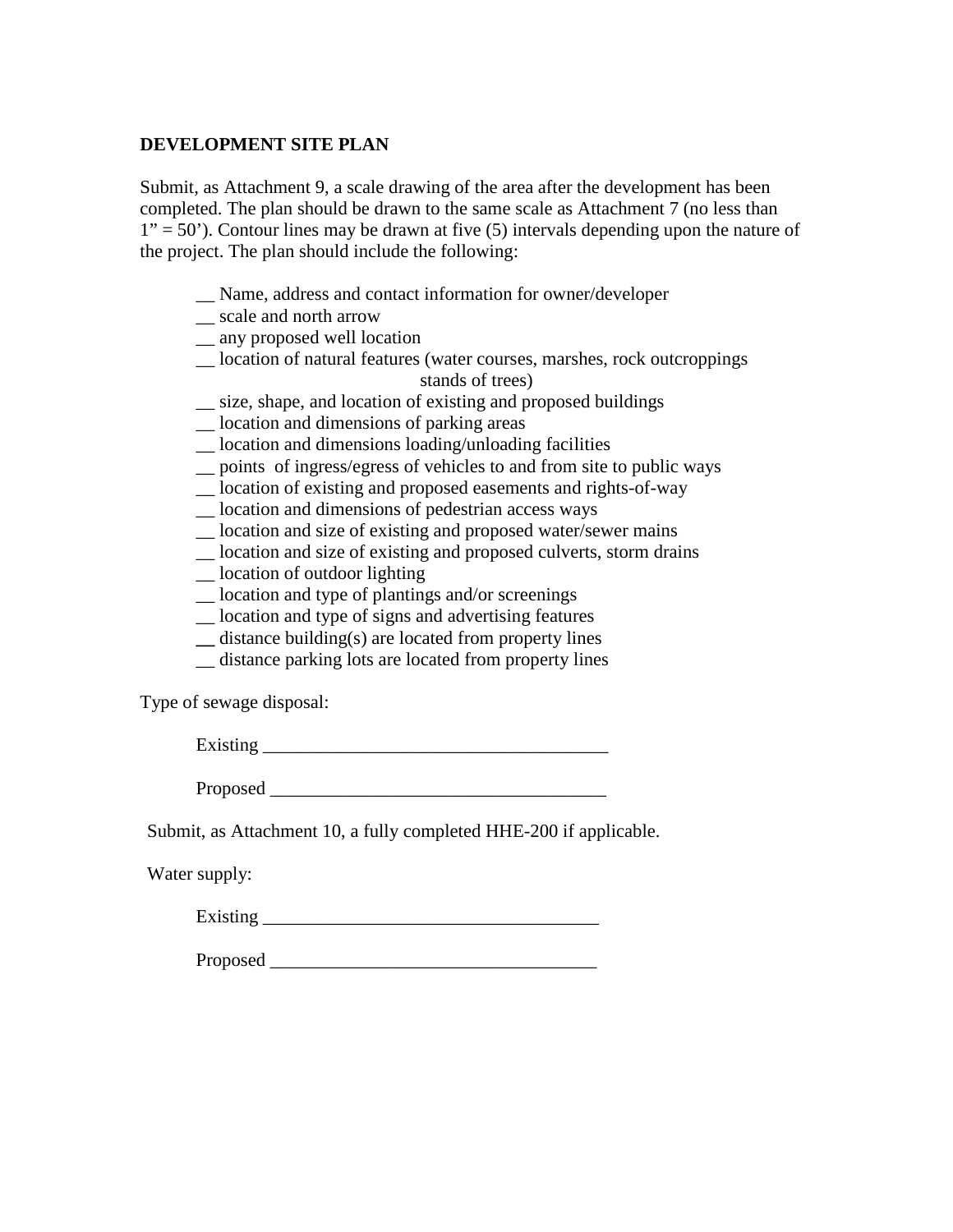### **PERFORMANCE STANDARDS**

Please address the following questions regarding the proposed project in a separate narrative. In all instances, the burden of proof shall be on the applicant and such should include sufficient evidence so as to illustrate the degree to which the applicant plans to meet the standards of the ordinance. Responses to the following questions shall constitute evidence of compliance and should include details that will provide a complete picture of the project.

- 1. How will provisions for vehicular loading and unloading, parking, vehicular and pedestrian circulation on the site and adjacent onto adjacent public streets and ways will not create hazards to safety and conform to the standards listed in Section  $X$ ,  $(A)$   $(1)$ ?
- 2. What steps will be taken to insure that the location or height of proposed structures and the proposed uses thereof will not be detrimental to other public or private development in the neighborhood (Section X, (A) (2)?
- 3. Site Design [as described in Section X, (A) (3)]:
	- How will the provisions for on-site landscaping provide adequate protection for the neighboring properties from any detrimental features of the proposed development?
	- How will the development provide for the buffering of adjacent uses where there is a transition from one type of use to another use and for screening of mechanical equipment, service, and storage areas?
- 4. How will the proposed use will not impose any undue burdens, so far as can be determined, so as to exceed the capacity of the following as described in Section X, (A) (4)? Please address:
	- Sewers
	- Sanitary and storm drains
	- water
	- solid waste
	- fire protection
	- other public facilities
- 5. How does the project intend to show that storm water will be adequately drained from the site with no adverse impact on other property or publicly owned drainage systems as described in Section X, (A) (5)?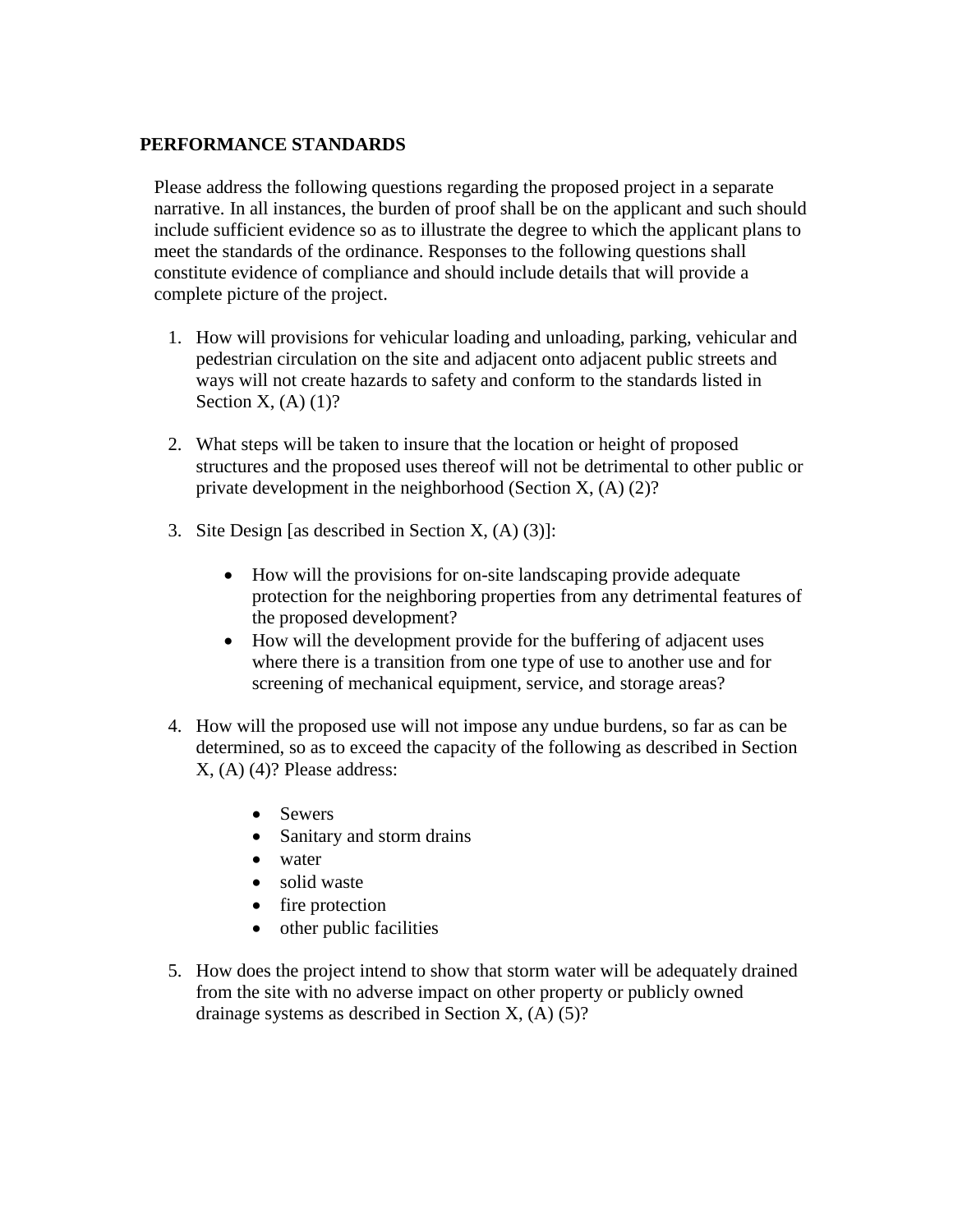6. Soil erosion and all other adverse impacts on the soil, ground water and surface water shall be prevented; ground water shall not be adversely impacted in terms of quality or quantity. How does the plan provide adequate provisions for the collection and disposal of all storm water that runs off, through a storm water drainage system from:

> proposed streets parking areas roads and other surfaces?

Include a copy of any maintenance plan showing plans to avoid adverse impacts on abutting or downstream properties as described in Section X, (A) (6). Applicants are advised to consult Maine Stormwater Rules for further information.

- 7. How will provisions for exterior lighting do not create hazards to motorists traveling on adjacent public streets and provide for the safety of occupants or users of the site as described in Section X,  $(A)$  (7)? How will such provisions not damage the value and diminish the usability of adjacent properties?
- 8. Has the applicant for site plan approval provided evidence of his/her financial capability to complete the development as planned and described in Section X, (A) (8)? This evidence could include a letter of support from an accredited financial institution or some other means of documenting financial solvency.
- 9. What provisions have been made to insure that the proposed development will not create safety hazards and will provide adequate access for emergence vehicles to the site and to all the buildings on the site as described in Section  $X$ ,  $(A)$  (9)?
- 10. How will the proposed development not adversely affect the use and enjoyment of abutting property as a result of noise, vibrations, fumes, odor, dust, glare, or other cause as measured and described in Section X, (A) (10)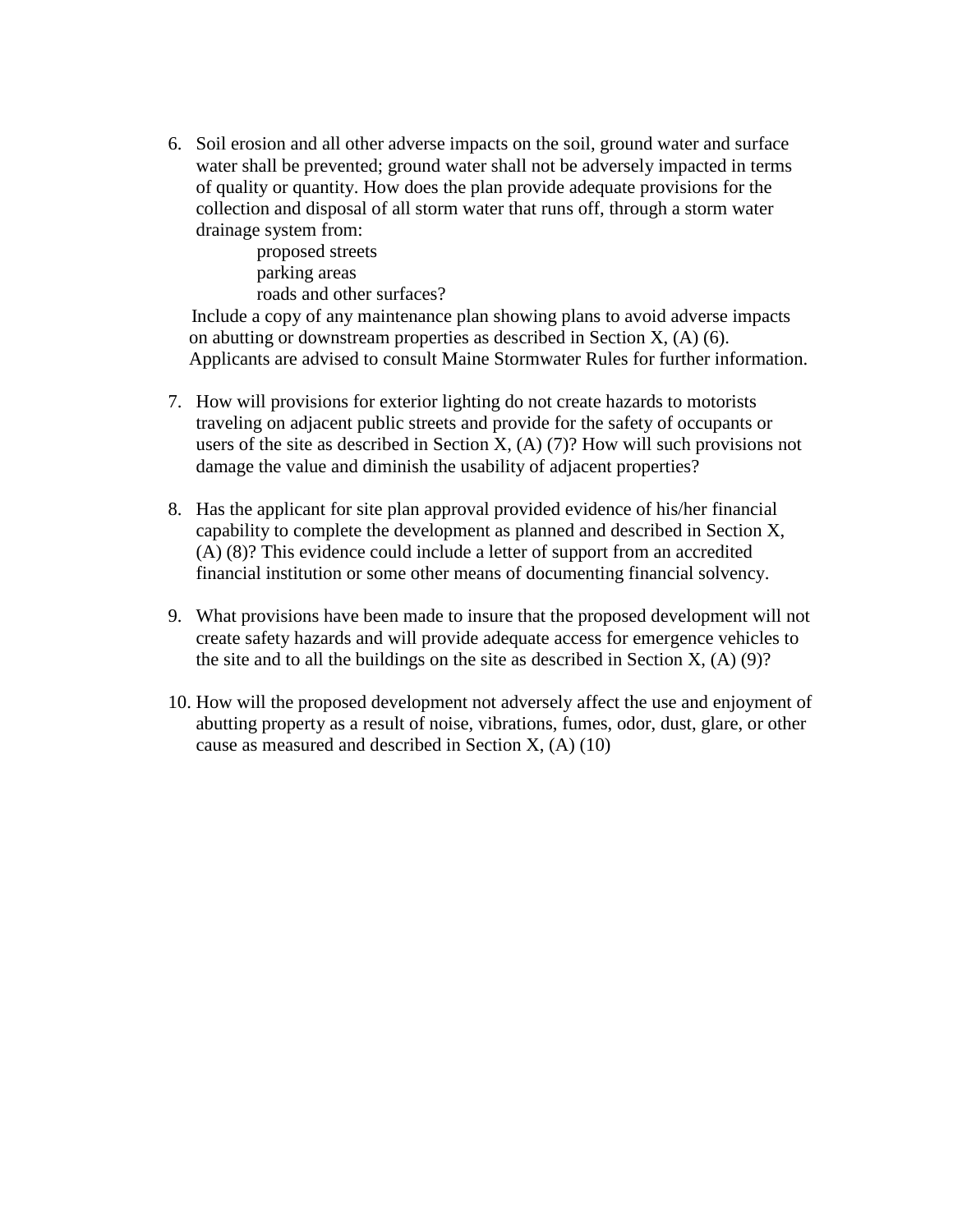### SITE REVIEW ORDINANCE SECTION X. PERFORMANCE STANDARDS – Major

- A. The Site Plan shall be approved, unless the Planning Board makes a written finding that the applicant is not able to meet one or more of these standards. In all instances, the burden of proof shall be on the applicant and such burden of proof shall include the production of evidence necessary to complete the application.
- 1. The provisions for vehicular loading and unloading and parking and for vehicular and pedestrian circulation on the site and onto adjacent public streets and ways will create no hazards to safety and will conform to the following:

#### Access to the Site:

- a. Any driveway or proposed street must be designed so as to provide the minimum sight distance according to the Maine Department of Transportation standards, to the maximum extent possible.
- b. Points of access and egress must be located to avoid hazardous conflicts with existing turning movements and traffic flows.
- c. The grade of any proposed drive or street must be not more than  $+3\%$  for a minimum of two (2) car lengths, or forty feet, from the intersection.
- d. The intersection of any access/egress drive or proposed street must function at a level which will allow for safe access into and out of the project if at least one thousand (1,000) trips are generated.
- e. Where a lot has frontage on two (2) or more streets, the primary access to and egress from the lot must be provided from the street where there is less potential for traffic congestion and for traffic and pedestrians hazards. Access from other streets may be allowed if is safe and does not promote shortcutting through the site.
- f. Where it is necessary to safeguard against hazards to traffic and pedestrians and/or to avoid traffic congestion, the applicant shall be responsible for providing turning lanes, traffic directional islands, and traffic controls within public streets.
- g. Access ways must be designed and have sufficient capacity to avoid queuing of entering vehicles on any public street.
- h. The following criteria must be used to limit the number of driveways serving a proposed project:
	- No use that generates less than one hundred (100) vehicle trips per day shall have more than one (1) two-way driveway onto a single roadway. Such driveway must be no greater than thirty (30) feet wide.
	- No use which generates one hundred (100) or more vehicle trips per day shall have more than two (2) points of entry from and two (2) points of egress to a single roadway. The combined width of all access ways must not exceed sixty (60) feet.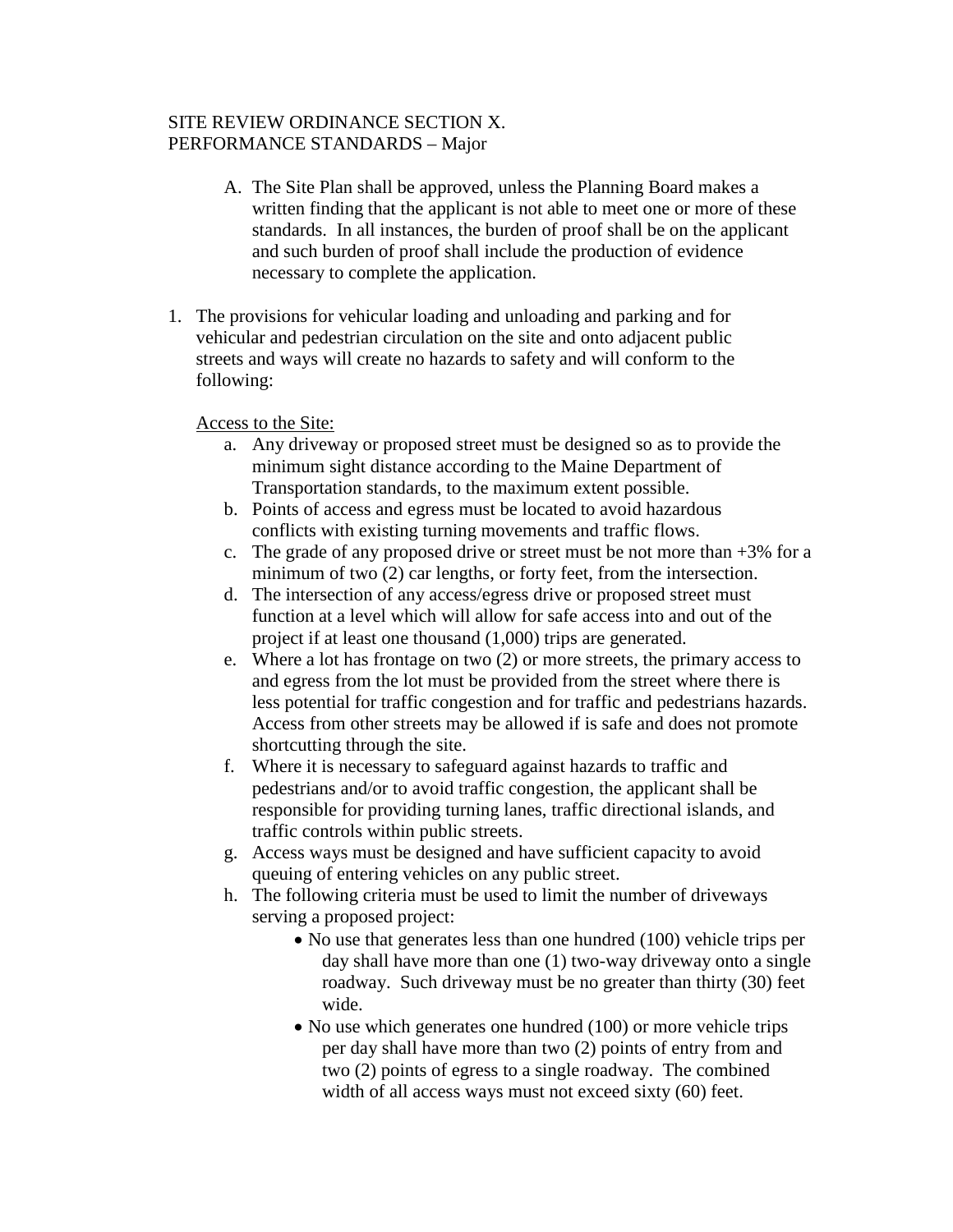#### Access way Location and Spacing:

Access ways must meet the following standards:

- a. Private entrance/exits must be located at least fifty (50) feet from the closest un-signalized intersection and one hundred fifty (150) feet from the closest signalized intersection, as measured from the point of tangency for the corner to the point of tangency for the access way. This requirement may be reduced if the shape of the site does not allow conformance with this standard.
- b. Private access ways in or out of a development must be separated by a minimum of seventy-five (75) feet where possible.

#### Internal Vehicular Circulation

- a. The layout of the site must provide for the safe movement of passenger, service, and emergency vehicles through the site.
- b. Nonresidential projects that will be served by delivery vehicles must provide a clear route for such vehicles with appropriate geometric design to allow turning and backing for a minimum of a vehicle with a wheelbase of 40 feet.
- c. Clear routes of access must be provided and maintained for emergency vehicles to and around buildings and must be posted with appropriate signage (fire lane - no parking).
- d. The layout and design of parking areas must provide for safe and convenient circulation of vehicles throughout the lot.
- e. All roadways must be designed to harmonize with the topographic and natural features of the site insofar as practical by minimizing filling, grading, excavation, or other similar activities which result in unstable soil conditions and soil erosion, by fitting the development to the natural contour of the land and avoiding substantial areas of excessive grade and tree removal, and by retaining existing vegetation during construction. The road network must provide for vehicular, pedestrian, and cyclist safety, all season emergency access, snow storage, and delivery and collection services.
- 2. The location or height of proposed structures and the proposed uses thereof will not be detrimental to other public or private development in the neighborhood.
- 3. The provision for on-site landscaping provides adequate protection to neighboring properties from detrimental features of the development. The development must provide for the buffering of adjacent uses where there is a transition from one type of use to another use and for screening of mechanical equipment and service and storage areas.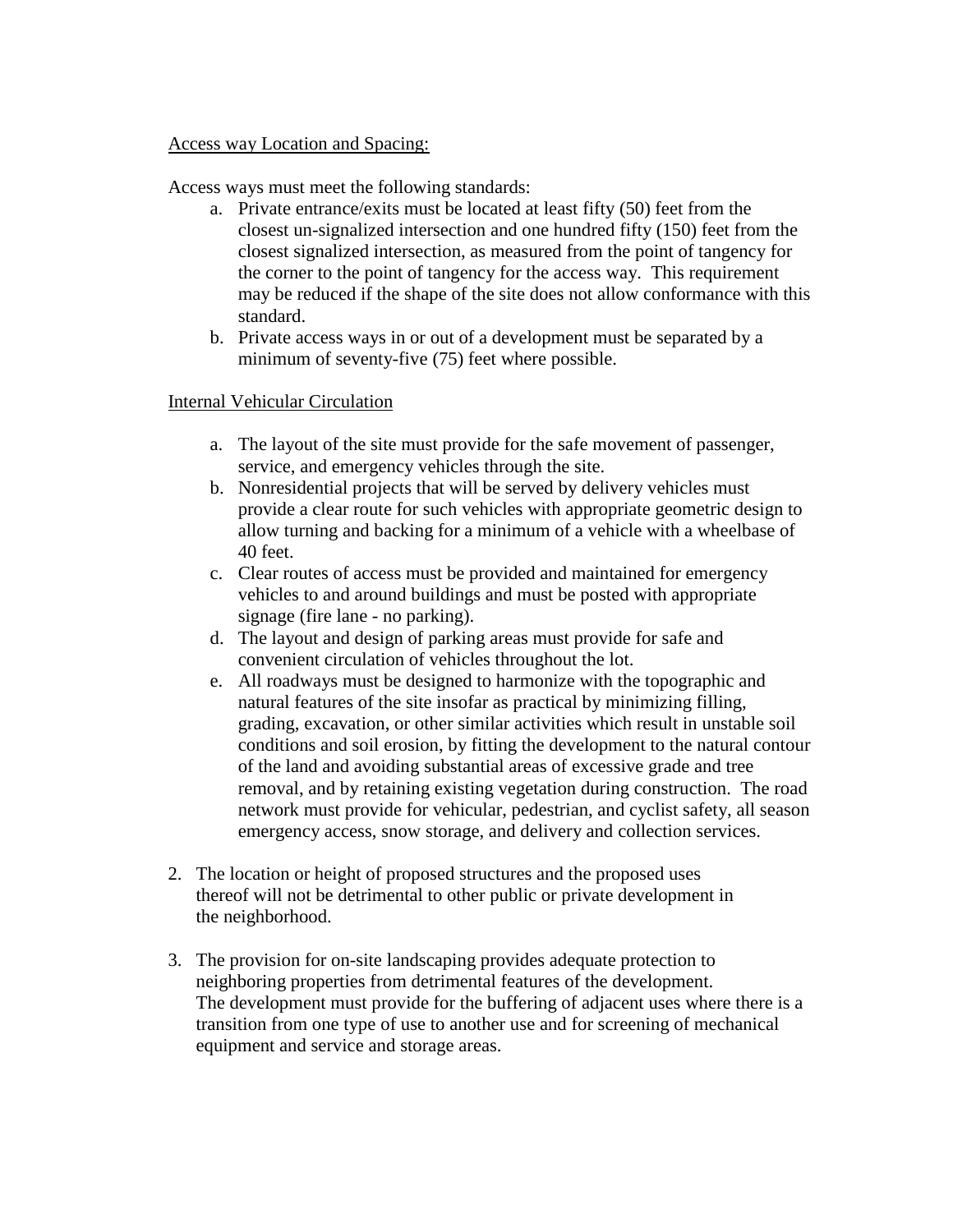Buffering must be designed to provide a year-round visual screen in order to minimize adverse impacts. It may consist of fencing, evergreens, berms, rocks, boulders, mounds, or a combination thereof.

A development must provide sufficient buffering when topographical or other barriers do not provide reasonable screening and where there is a need to:

- Shield neighboring properties from any adverse external effects of the development, or
- Shield the development from the negative impacts of adjacent uses.

The width of the buffer may vary depending on the treatment of the area. Within densely built-up areas, a buffer with dense plantings, fencing, or changes in grade may be as little as five (5) feet in width. A buffer with moderate levels of planting should be ten (10) feet to fifteen (15) feet in width. In suburban and rural settings, the width of the vegetated buffer should be increased to a minimum of twenty-five (25) feet. Areas adjacent to service loading or storage areas should be screened by dense planting, berms, fencing, or a combination thereof with a width of a minimum of five (5) feet.

4. The proposed use will not impose undue burdens so as to exceed the capacity of the sewers, sanitary and storm drains, water, solid waste, fire protection, or other public facilities.

Storage of Materials - Exposed nonresidential storage areas, exposed machinery, and areas used for the storage or collection of discarded automobiles, auto parts, metals or other articles of salvage or refuse must have sufficient setbacks and screening (such as a stockade fence or a dense evergreen hedge) to provide a visual buffer sufficient to minimize their impact on abutting residential uses and users of public streets.

All dumpsters or similar large collection receptacles for trash or other wastes must be located on level surfaces, which are paved or graveled. Where the dumpster or receptacle is located in a yard which abuts a residential or institutional use or a public street, it must be screened by fencing or landscaping.

Where a potential safety hazard to children is likely to arise, physical screening sufficient to deter small children from entering the premises must be provided and maintained in good condition.

- 5. The Site Plan provides sufficient information to show that storm water will be adequately drained from the site with no adverse impact on other property or publicly owned drainage systems.
- 6. Soil erosion and all other adverse impacts on the soil, ground water, and surface water shall be prevented. Ground water shall not be adversely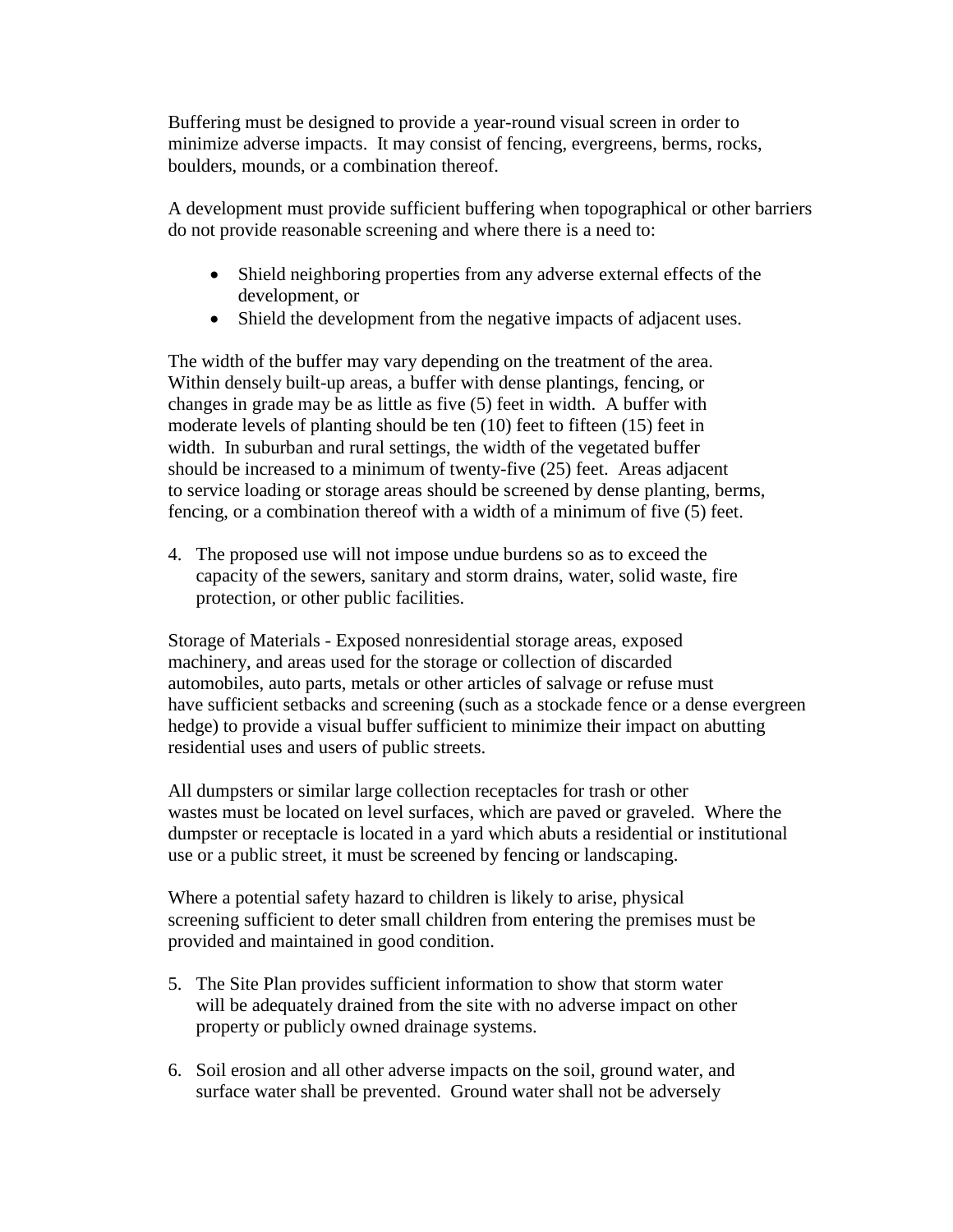impacted in quality or quantity. Adequate provisions must be made for the collection and disposal of all storm water that runs off from proposed streets, parking areas, roofs and other surfaces, through a storm water drainage system and maintenance plan, which must not have adverse impacts on abutting or downstream properties.

7. The provisions for exterior lighting do not create hazards to motorists traveling on adjacent public streets and are adequate for the safety of occupants or users of the site and such provisions will not damage the value and diminish the usability of adjacent properties.

Exterior Lighting - The proposed development must have adequate exterior lighting to provide for its safe use during nighttime hours, if such use is contemplated.

Lighting may be used which serves security, safety and operational needs but which does not directly or indirectly produce deleterious effects on abutting properties or which would impair the vision of a vehicle operator on adjacent roadways. Lighting fixtures must be shielded or hooded so that the lighting elements are not exposed to normal view by motorists, pedestrians, or from adjacent dwellings and so that they do not unnecessarily light the night sky. Direct or indirect illumination must not exceed 0.5 foot-candles at the lot line or upon abutting residential properties.

All exterior lighting, except security lighting, must be turned off between 11 P.M. and 6 A.M. unless located on the site of a commercial or industrial use that is open for business during that period.

Wiring to light poles and standards must be underground.

- 8. An applicant for Site Plan approval has provided evidence of his financial capability to complete the development as planned. This could include a letter of support from an accredited financial institution or some other means of documenting financial solvency.
- 9. The proposed development will not create safety hazards and will provide adequate access for emergency vehicles to the site, and to all buildings on the site.
- 10. The proposed development will not adversely affect the use and enjoyment of abutting property as a result of noise, vibrations, fumes, odor, dust, glare, or other cause.

The maximum permissible sound pressure level of any continuous, regular or frequent or intermittent source of sound produced by any activity on the site shall be limited by the time period and by the abutting land use as